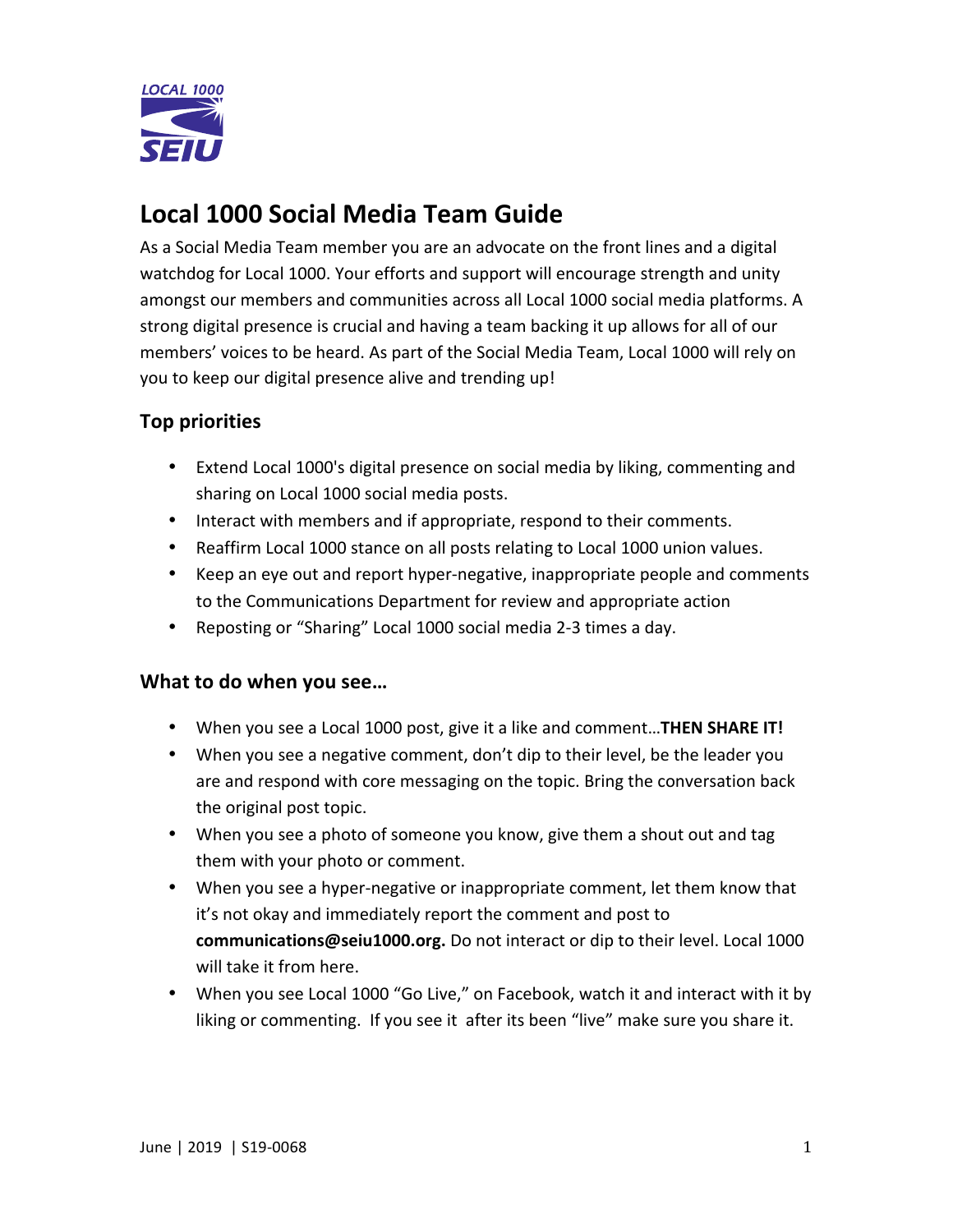

#### **Formulating a response**

- Negative comments are often emotional and naturally evoke an emotional response. Take a breath and parse out the objective part of their issue.
- Respond to the poster's idea, not to the person. Going personal is never a good idea. Remember: don't dip to their level.
- Frame your response with positive ideas and language. Reframe their complaint or objection and suggest a different, more union-centric perspective.
- Be brief, be direct, be supportive. Often, when people rant or complain, it's their way of wanting to be heard ... and your response should reflect that.
- You don't have to win! It's ok to make a solid point and move on. It's ok, too, to continue a dialog as long as it's positive.

#### **Staying on message:**

- As a Local 1000 leader, you're well aware of our values and the messages you've heard. Rely on your instincts and beliefs to respond positively.
- There's a rich trove of union messaging at seiu1000.org, you can find more information about almost any issue that can inform your post.
- You don't have to have all the answers! You can always encourage them to contact their steward, the Member Resource Center, or to communicate with their bargaining chair.

#### **Rapid Response:**

There will be times when a strong social media presence is necessary and will need to happen quickly. In these scenarios you will receive notification and instructions for immediate social media response.